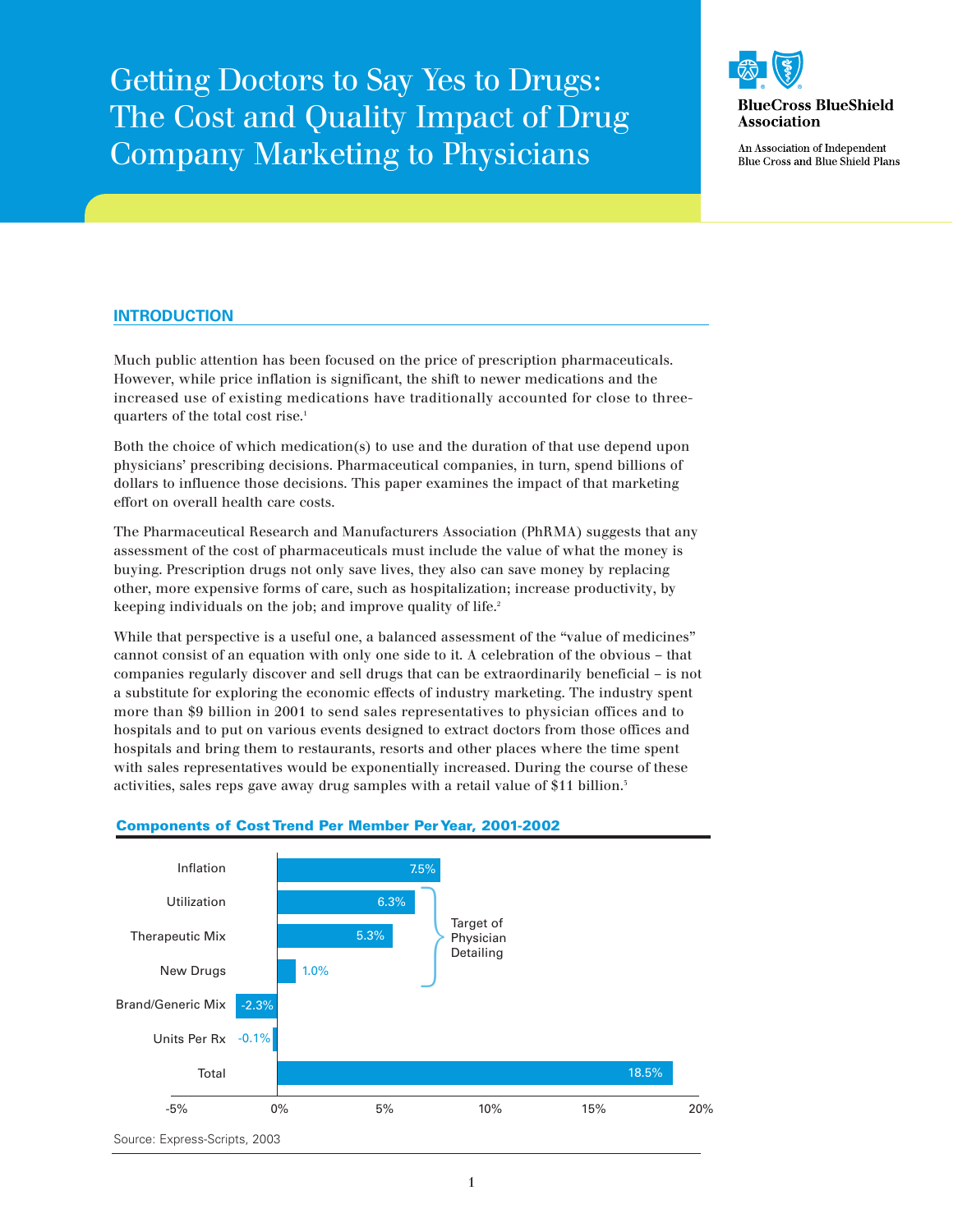The industry's stated purpose has been to encourage "the right drug for the right person at the right time," a goal that recognizes that no pill is universally beneficial. This paper examines the extent to which industry promotional efforts directed toward physicians contribute to both appropriate and inappropriate use of medications – the latter constituting the "wrong drug for the wrong person at the wrong time," as it were. Examples would include marketing that leads physicians to prescribe drugs where no drug therapy is indicated; to prescribe high-cost drugs when lower-cost drugs would be equally effective; or to prescribe a wrong category of drug. In each instance, excess costs are added to the health-care system.

Moreover, just as the industry's calculations of the assets of proper pharmaceutical use include increased worker productivity, higher "quality of life" and lowered spending on other forms of health care, an objective "value" balance sheet must include the liability side of the equation. These would include decreased worker productivity resulting from preventable adverse drug reactions from inappropriate prescriptions, "quality of life" problems and any extra medical costs incurred as a result.

# **A TIMELY EXAMINATION**

A close look at the industry's marketing to physicians is particularly timely for three important reasons.

First, the amount of money spent on prescription pharmaceuticals has surged, in part due to the introduction of newer and more expensive drugs and in part due to the increasing prevalence of prescription drug usage to treat chronic conditions. Among the key statistics:

- U.S. sales of the major branded drug companies grew from \$12 billion in 1980 to \$38 billion in 1990 to \$116 billion in 2000, according to a recent PhRMA survey. Americans spent a total of \$141 billion on prescription drugs in 2001, or 10 percent of total health care spending, according to Center for Medicare & Medicaid Services data.
- The annual growth in prescription drug spending increased from 9.7 percent per year in 1995 to a peak 19 percent in 1999, according to IMS Health, a prescription tracking service. In 2002, the annual growth rate was 11.8 percent. For the first quarter of 2003, it was 11.3 percent, according to Express Scripts, a pharmaceutical benefit management company that covers 50 million lives.



#### **Pharmacy Costs and Growth Rate**

Pharmacy costs have risen rapidly in recent years and are expected to account for an increasing share of the healthcare dollar.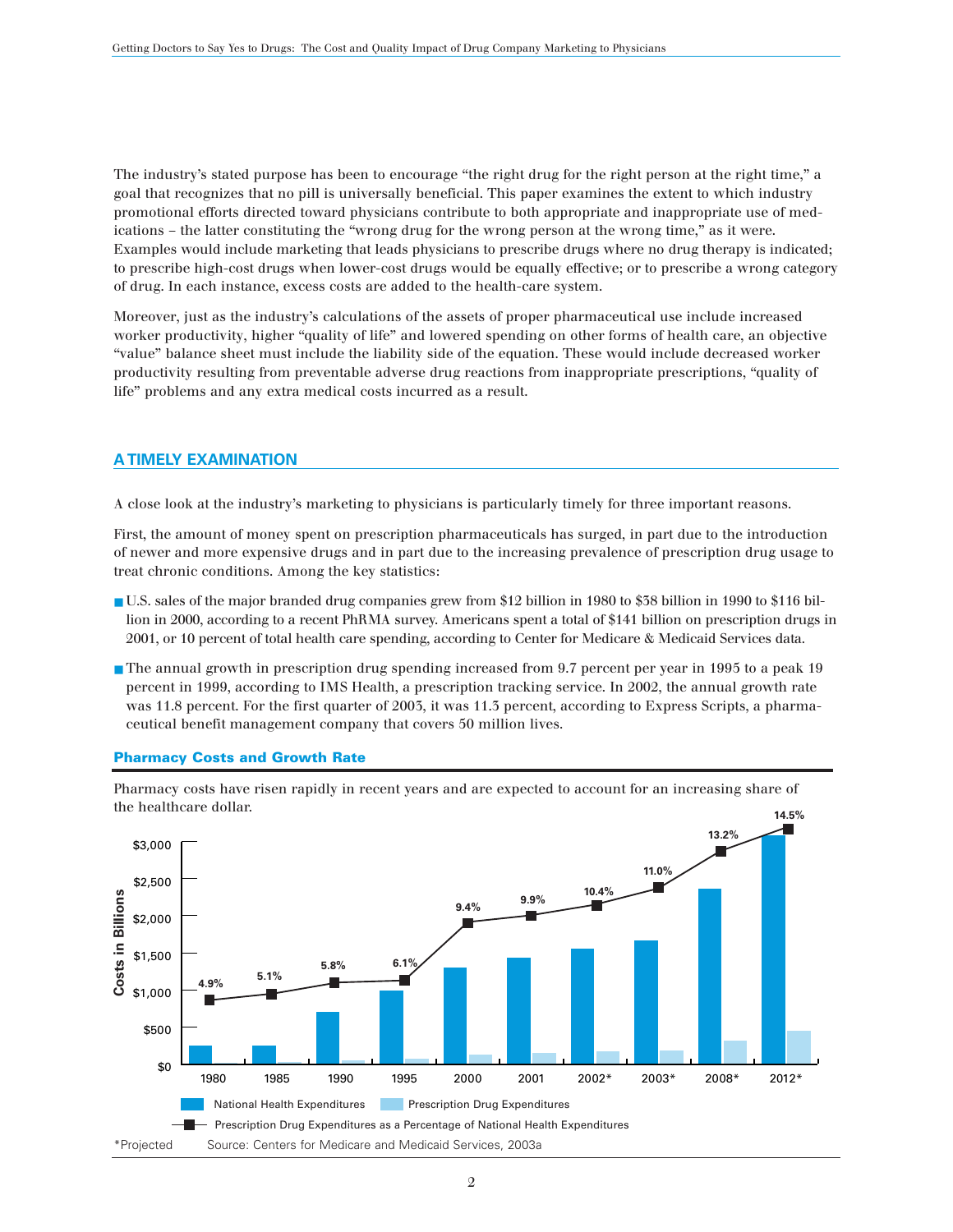■ Half of all U.S. adults age 18 or older now take at least one prescription medication and seven percent take at least five such medications. Among the Medicare population as a whole, 94 percent of individuals take at least one prescription drug and 23 percent (more than one in five) take at least five drugs. Among women 65 or older, 12 percent took 10 or more prescription medications.4 Two-thirds of all patients who walk into a doctor's office walk out with a prescription.<sup>5</sup>



#### **Prescriptions per Capita and Total Prescriptions Dispensed**

Second, there is renewed attention to alleged industry marketing abuses. Among the signs of concern:

- Drug company marketing practices have been the subject of increased scrutiny in the major general news media, including the *New York Times, Wall Street Journal* and *USA Today*, as well as in specialized publications serving the health-care field.
- Federal guidelines intended to discourage industry practices that might "interfere with, or skew, clinical decision-making" were issued on May 5, 2003 by the Office of the Inspector General of the Department of Health and Human Services. These types of industry practices, said the OIG, could lead to increased costs, inappropriate utilization and possible quality or safety problems.6 PhRMA previously issued a new set of voluntary guidelines for its members that was effective July 1, 2002.
- Schering-Plough disclosed in late May that it could soon be indicted in a federal investigation into its overall prescription drug marketing practices, including whether it illegally gave financial grants and other items of value to doctors and other customers and whether it marketed drugs for unapproved uses.
- In mid-June, AstraZeneca agreed to pay \$355 million to settle federal fraud charges and also pleaded guilty to a criminal charge that it had induced doctors to falsely bill Medicare and Medicaid every month for what were free samples of its prostate-cancer drug almost a direct repeat of the TAP Pharmaceuticals case. Separately, AstraZeneca earlier disclosed that it is under government investigation for its marketing inducements to doctors in relation to Prilosec and Nexium, drugs for ulcers and severe and persistent heartburn.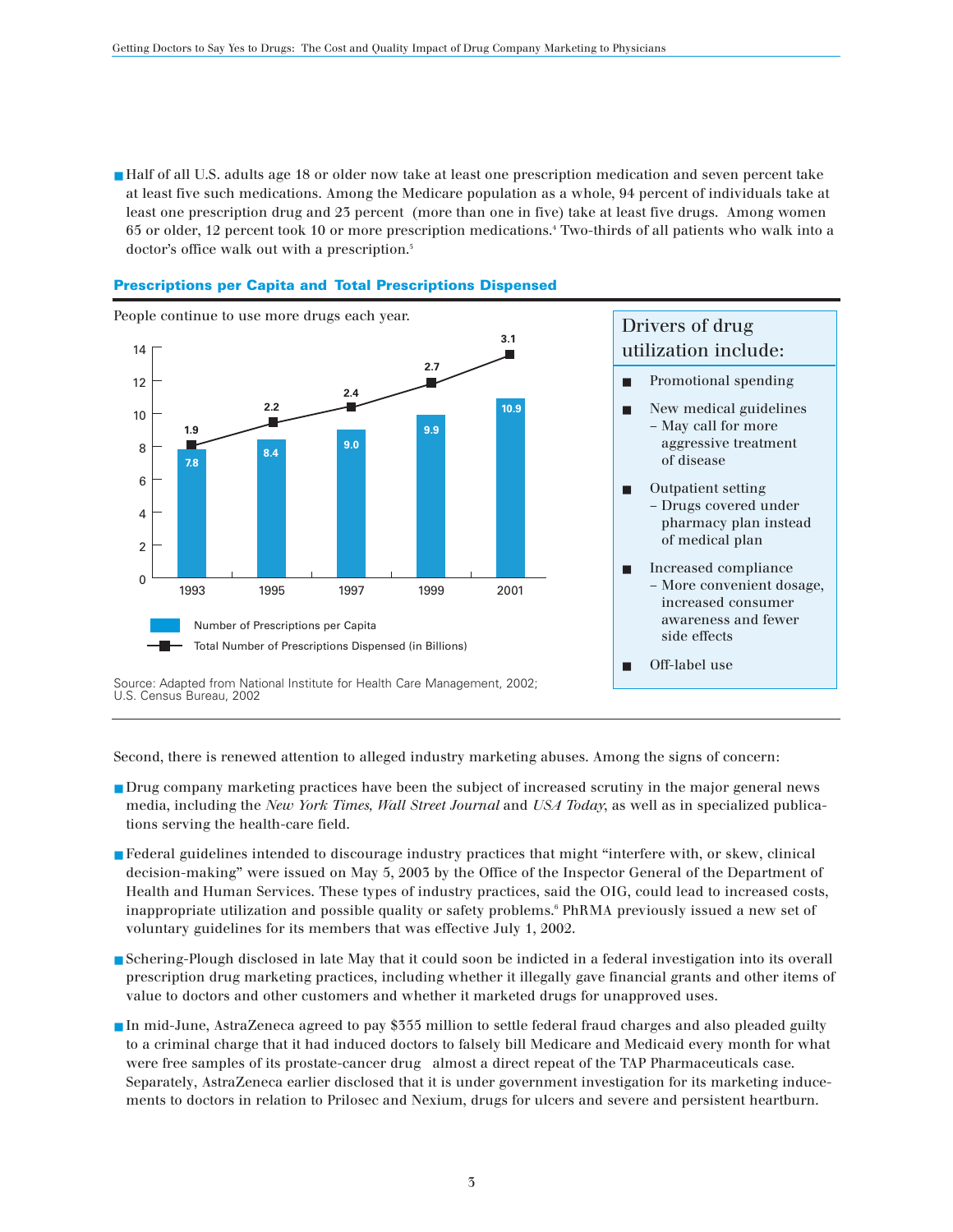Thirdly, with legislation to add a \$400 billion Medicare drug benefit now on the front burner in Congress, and with private employers and health plans giving new scrutiny to the structure and cost of their pharmaceutical benefit offerings, the impact of industry marketing to physicians is of keen interest to policymakers, the business community and the general public.

# **THE DOLLARS AND CENTS OF PHYSICIAN MARKETING**

The most expensive device in medicine, goes an oft-cited aphorism, is the doctor's pen. An estimated 70 to 80 percent of health care costs originate with a doctor's orders. For prescription drugs, of course, the figure is 100 percent.

To a pharmaceutical marketer, the doctor is the "first link in the chain of getting medication from manufacturer to consumer." In some respects the physician's pen is even mightier than the combined power of the U.S. Food and Drug Administration (FDA) and the medical literature. The FDA can approve a drug for a particular use based on the drug company's clinical trials, and it can require a drug company to promote it only for those uses. The medical literature can provide evidence on the most appropriate indications. However, any physician can legally prescribe any medication for any use.

It was in 1850 that the first "detail man," as pharmaceutical sales representatives are informally called, knocked on a door of an American doctor.<sup>7</sup> In the century and a half since, pharma representatives have become the "stealth bombers" of medicine, as one medical journal dryly put it.

They swoop in, change physicians' prescribing habits (better than any journal article or formal educator) and disappear again.<sup>8</sup>

When the advocacy group Families USA examined the annual financial reports of the nine drug companies that account for the top 50 drugs prescribed to seniors, it found that \$45.4 billion was allocated for marketing, advertising and administration in 2001 versus just \$19 billion for research and development.<sup>9</sup> As more drugs and more expensive drugs jostle for attention, pharmaceutical companies have paid particular attention to promotional activities designed to sway the decisions of doctors. Some of the key indicators include:

- From 1996 to 2001 the size of the detail force for the top pharma companies more than doubled, going from about 42,000 to 90,000.
- The average "detail" call is generally believed to cost a pharmaceutical company about \$100-\$150 (not counting the cost of samples). Yet the average sales rep gets the chance to actually sit down with the physician and spend a few minutes in conversation just one out of five times (20 percent), and then for just a few minutes. It's more likely the rep will have to be content with a hurried chat with the doctor at the sample closet (37 percent of the time) or will simply be asked to leave samples at the front desk (28 percent). A discouraging one in seven times (15 percent) the sales rep will depart without having had the opportunity to either see the doctor or leave samples behind.10
- Nonetheless, the sales forces at individual drug companies have ballooned to the size of small armies. The top companies average 4,000 reps to sell to primary-care physicians and 850 reps for specialists, all backed by an average field force budget of \$875 million. The top-spending firms currently pour more than \$1 billion each into their sales forces every year.<sup>11</sup> By comparison, President Bush proposed spending \$940 million for grants to state and local health departments throughout the United States to rebuild their infrastructure to meet threats ranging from SARS to bioterrorism. The Agency for Healthcare Research and Quality, which oversees activities related to increasing the safety and effectiveness of medical practice, had a fiscal 2003 budget of just \$303 million.

As the president of one drug manufacturer explained to securities analysts after a successful new product launch: "This market does respond to promotion."<sup>12</sup> The evidence supports that assertion.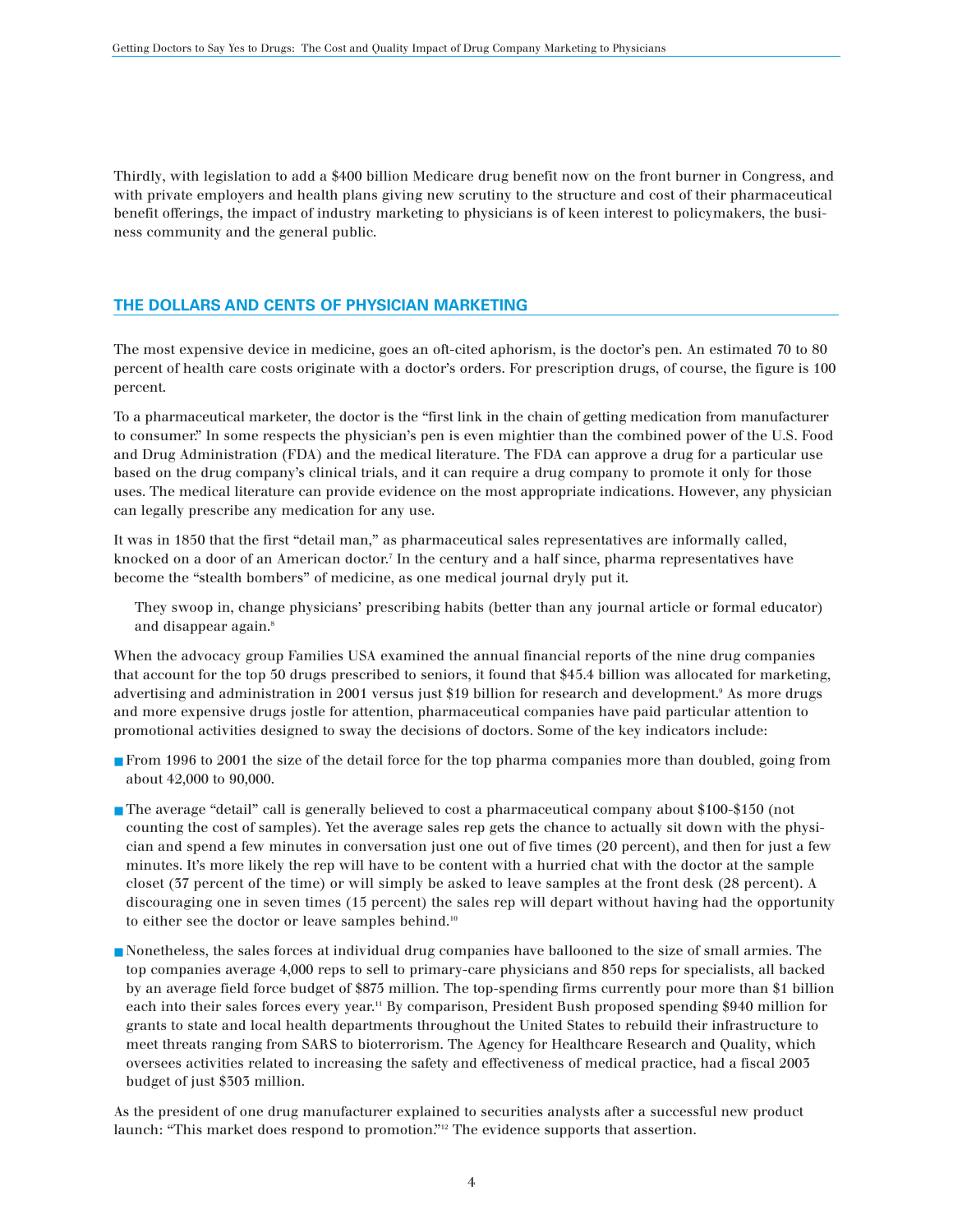# **Promotional Spending by Pharmaceutical Companies**

Spending on detailing has grown significantly since the mid-1990s.



Note: Numbers may not add to totals due to rounding. Source: IMS Health Inc. and Competitive Media Reporting, as reported by Kaiser Family Foundation, 2001

# **INFORMATION THAT INFLUENCES**

Pharmaceutical reps have become an integral part of the medical decision-making process. In part this is because of the nature of the educational process for physicians once they begin full-time practice. On the one hand, doctors are responsible for taking a certain amount of continuing medical education (CME) courses and participating in other activities designed to keep their knowledge current. On the other hand, there has been little investment in information systems designed to help busy doctors with the information they need when they need it. Pharma companies (and, in the device world, medical device makers) have stepped into this gap. The relationship is based on much more than cursory clusterings at the sample closet, and its impact is far more pervasive than many inside or outside health care realize.

Drug companies are a major source of funding for CME organized by physicians and hospitals and also organize an enormous number of CME activities on their own. At least until the voluntary industry rules of mid-2002, many doctors were able to digest the latest tidbits of information on pharmaceutical advances with a meal at a nice restaurant or sleep on the information at a luxury hotel. In 1996, there were 151,434 industrysponsored events; by 2001, the frequency had more than tripled, to 370, 348. That's an average of more than 1,000 industry-hosted events each and every day of the week, Sundays and holidays included.13 Pharmacia and Pfizer alone hosted a combined 9,000 events in just 2001 for Celebrex, a drug co-marketed by the two companies to treat the pain of arthritis, while Merck sponsored 7,607 events that year for a competing drug, Vioxx.<sup>14</sup>

Most physicians say they have received perks from a drug company representative, with the majority (61 percent) reporting that they have received meals, tickets to events, or free travel.15 Sometimes, both doctors and drug companies are tempted to cross the line between gifts and outright graft. In October, 2001, TAP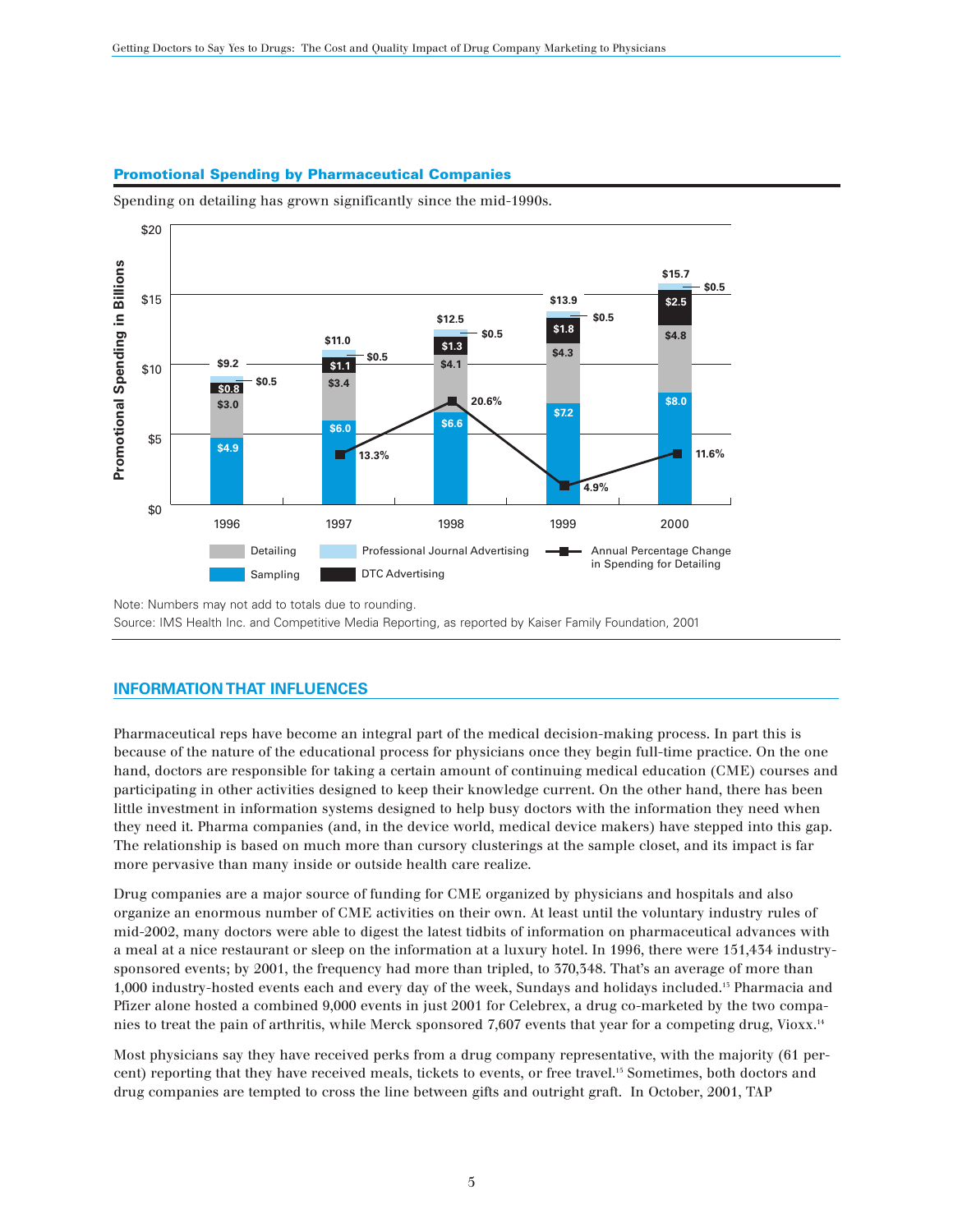Pharmaceuticals paid the government an \$875 million fine after it admitted to boosting the income of urologists by conspiring to sell them the company's prostate drug, Lupron, at a discount, while the Medicare and Medicaid programs were charged full price. One former TAP executive tells of doctors bragging, "Oh, there's my Lupron boat, my Lupron summer house."16

Despite the massive publicity about TAP's legal troubles stories of "avarice and excess," as the *British Medical Journal* put it, are still common. In the U.S., demands by doctors range from the minor stiff-arming of a rep to buy lunch for the physician's whole office staff in exchange for a few minutes of the doctor's time to more shrill requests for "education" trips that include picking up the tab for the doctor's spouse. On the pharma side, meanwhile, one rep participating in an industry "chat room" related the story of a friend who found a way to manipulate various "educational" grants in order to buy "shotguns for his top ten docs [writing lipidlowering drug prescriptions] as [Christmas] presents." The physician who wrote the most "scripts" for the drug "got a used four-wheel drive on top of the shotgun for his hunting camp."

Whether the role of the rep is providing freebies or fostering the free flow of information -- or a combination of both functions – the result is a continuing influence on prescribing decisions. For example:

- The more contact internal medicine residents have with pharmaceutical company representatives, for example, the more likely they are to believe that these representatives provide useful information.<sup>17</sup>
- Virtually every practicing physician uses information about drugs that is provided by pharmaceutical reps.18
- Nearly three-fourths of physicians in a national poll said the information they received from pharma reps was "very" useful (15 percent) or "somewhat" useful (59 percent), while more than eight in ten said the information was "very" (9 percent) or æsomewhat" (72 percent) accurate.19
- More than half (55 percent) of a group of "high-prescribing" doctors surveyed by the industry data tracking group ImpactRx said that drug reps serve as their primary source of information about newly approved drugs. Only about one quarter of the doctors (26 percent) mentioned medical journals as their first information source.



**Pharmaceutical Companies' Spending on Promotion as a Percentage of Sales, 2002**

Pharmaceutial companies spend 14 percent of their sales revenue on promoting their products. Detailing accounts for 4.3 percent of sales revenues.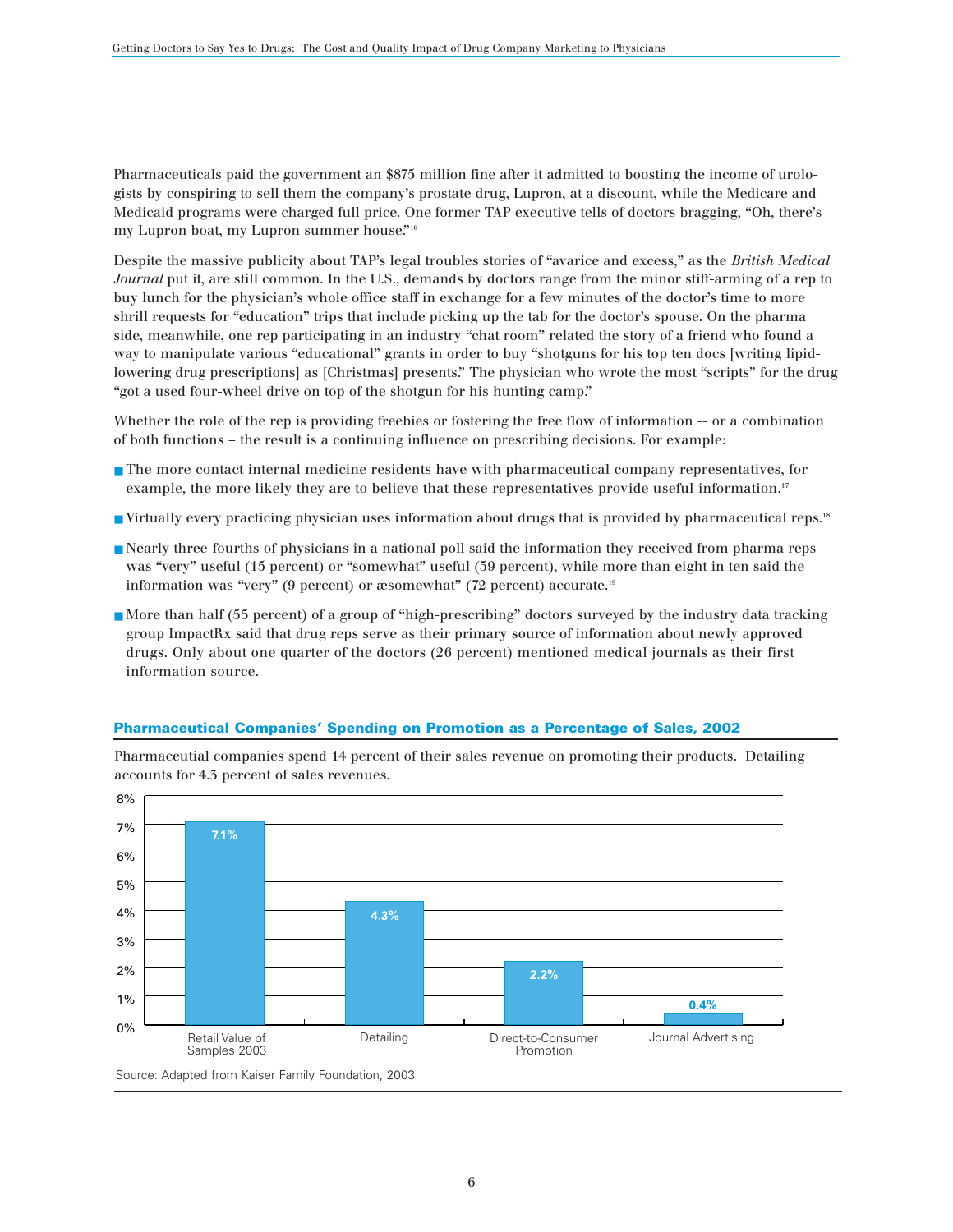### **Promotion Costs as a Percentage of Sales in 1997-1999: The Example of Antidepressants\***

Detailing efforts are often focused on a small number of drugs. The amount companies invest on promoting drugs can vary substantially, even within the same class.



\*Numbers in parentheses after drug names are the year the FDA approved the drug. Sources: Detailing data from Scott-Levin Personal Selling Audit, 2001; Sales data from Scott-Levin, Source Prescription Audit, 2001; Sampling data from IMS Health, 2001; DTCA data from Competitive Media Reporting, Strategy Report, 2001; Manufacturer and FDA Approval Date obtained from the Food and Drug Administration's *Orange Book.*

Research "shows a strong correlation between receiving industry benefits and favoring their products."<sup>20</sup> For instance, physicians who requested that a new drug be added to their hospital's formulary were more likely to have accepted money from drug companies to attend or speak at symposia or were more likely to have requested additions of drugs made by companies with whose reps they had met.<sup>21</sup> In an outpatient environment, the availability of drug samples "led physicians to dispense and subsequently prescribe drugs that differ from their preferred drug choice."<sup>222</sup>

While doctors overestimate their immunity to behavior-change strategies, they simultaneously underestimate the sophistication the industry brings to devising those strategies. Drug companies have used data from pharmacies to focus their marketing efforts on specific doctors since the mid-1990s. Yet just 60 percent of physicians were aware in one recent survey that sales reps receive information about precisely how often they prescribe certain drugs.<sup>25</sup>

Indeed, the sales generated by prompting physicians to say, "yes" to a particular company's drug have been calculated down to the penny. Scott Neslin, the Albert Wesley Fry Professor of Marketing at Dartmouth College's Amos Tuck School of Business, analyzed the marketing of 391 drugs with revenues of at least \$25 million each during the time period 1993 to 1999. The purpose was to measure the average return-on-investment (ROI) of increasing the budget allocated to four major pharma marketing strategies: detailing; direct-toconsumer advertising; medical journal advertising; and physician meetings and events. Detailing yielded an overall ROI of \$1.72 for each extra \$1 invested, suggesting that "detailing pays off even at very high levels of expenditure," Neslin concluded.

For new drugs with more than \$200 million in annual revenues and launched during 1997-1999, there was a \$10.29 average ROI for each extra dollar invested in detailing. In comparison, the ROI on putting extra money medical journal advertisements for the same drugs during the same period was \$5.42 and the ROI on directto-consumer advertising just \$1.37.24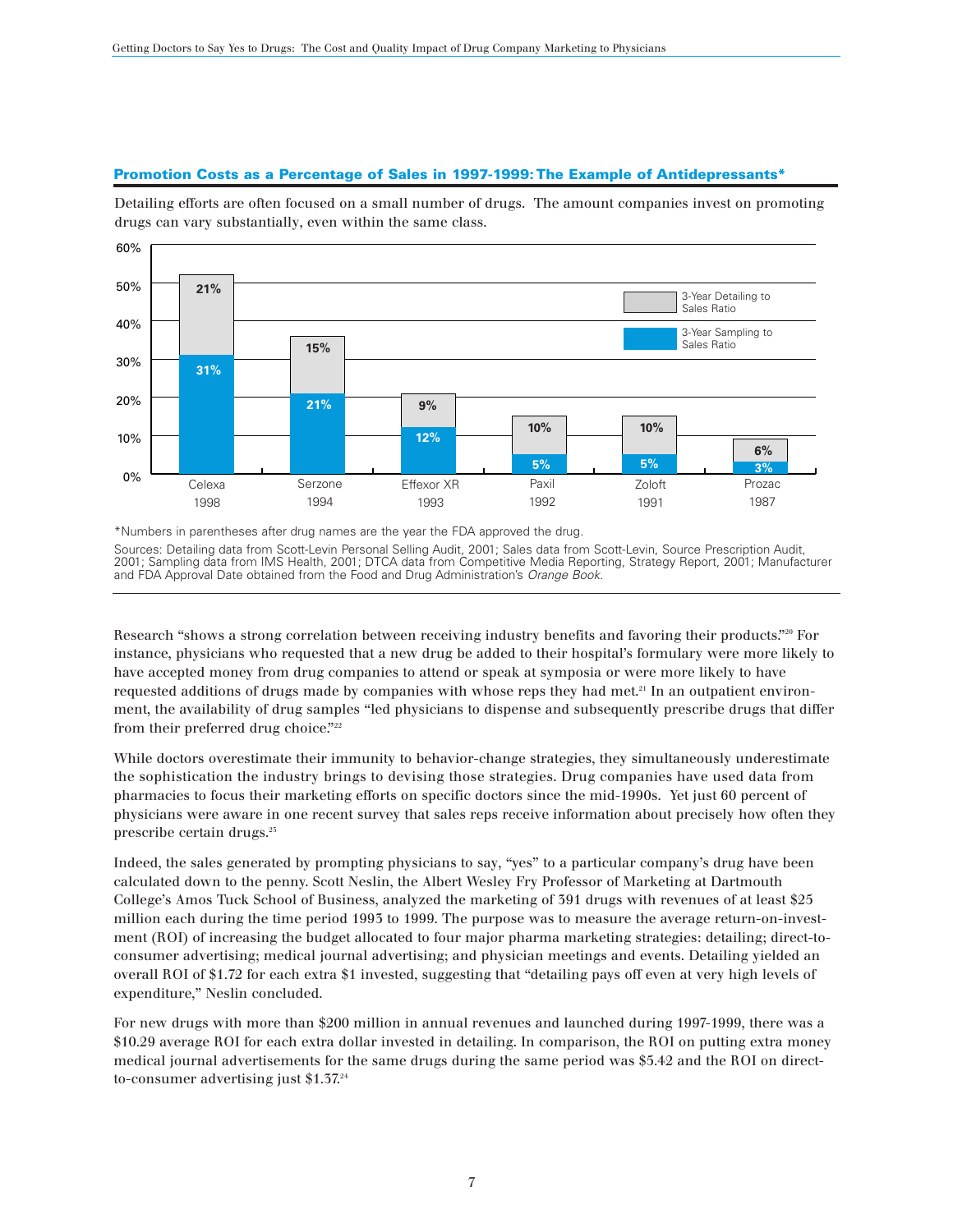That the influence of pharma reps leads to more prescribing by the physicians with whom they interact is clear. So too is the dubious nature of some of the strategies used to influence that prescribing. The key question, however, is the extent to which the industry's promotional tactics lead to an increase in appropriate use versus inappropriate use of drugs by patients.

# **"BETTER CARE" OR "MORE PRESCRIPTIONS"?**

Like sales reps everywhere, pharma sales reps are paid to sell.

Selling pharmaceuticals is not dissimilar to selling Pepsi-Cola, a Pepsi-exec-turned-pharma-exec told *Business Week*. Putting that lesson into practice, the executive successfully doubled the sales and marketing dollars for his company's five best-selling drugs while laying out "demanding performance goals" directly related to revenues.<sup>25</sup>

Like a sales rep selling soda pop, pharma rep compensation is tied closely to meeting revenue targets. Incentive bonuses, sometimes paid quarterly, can add up over the course of the year to as much as three times total salary.26 Meanwhile, periodic sales competitions among reps can result in calls to physicians with such distinctly non-clinical information as the plea: "Three more patients [getting prescribed a particular drug], and I get a Jaguar."

In other industries, financial incentives such as those long common in the pharmaceutical industry have corrupted the information-providing process. Sales commissions by brokerage houses, for example, have been shown to influence brokers' investment recommendations. In the pharma world, an evaluation of information provided by sales reps at 13 "noontime conferences" with doctors found that more than 10 percent of statements that reps made were inaccurate and that all such inaccuracies were favorable to the promoted drug.<sup>27</sup>

However, sales reps are typically just conveying information they have been given by their employer, which may or may not meet a rigorous test of objectivity. For example, an analysis of a guide to medical therapy research put out by European pharmaceutical firms found that the medical literature quoted reflected a highly selective use of studies of varying scientific validity; studies showing overuse of drugs were completely excluded.28 After examining U.S. drug industry promotional practices, the American College of Physicians' Ethics and Human Rights Committee concluded:

Physicians and industry have a shared interest in advancing medical knowledge. Nonetheless, the primary ethic of the physician is to promote the patient's best interests, while the primary ethic of industry is to promote profitability. Although partnerships between physicians and industry can result in impressive medical advances, they also create opportunities for bias…. Physicians must keep in mind that industrysupplied medical information, although neutrally packaged, is in fact promotional.<sup>29</sup>

An editorial in the *New England Journal of Medicine* put it more bluntly: "[T]o rely upon the drug companies for unbiased evaluations of their products makes about as much sense as relying on beer companies to teach us about alcoholism."30

Writing in the journal *Health Affairs*, Bert Spilker, MD, a senior vice president of PhRMA, presented the role pharma reps in a classic educational context. "Sales representatives," he wrote, "perform valuable functions that promote better patient care."31 One way of testing that thesis is to use the framework for quality of care developed by the National Academy of Sciences' Institute of Medicine. The IOM concluded that underuse, overuse and misuse of medical services and technology accounts for as much as 30 percent of all health care costs. To what extent do pharma marketing efforts to physicians contribute to increasing or decreasing waste?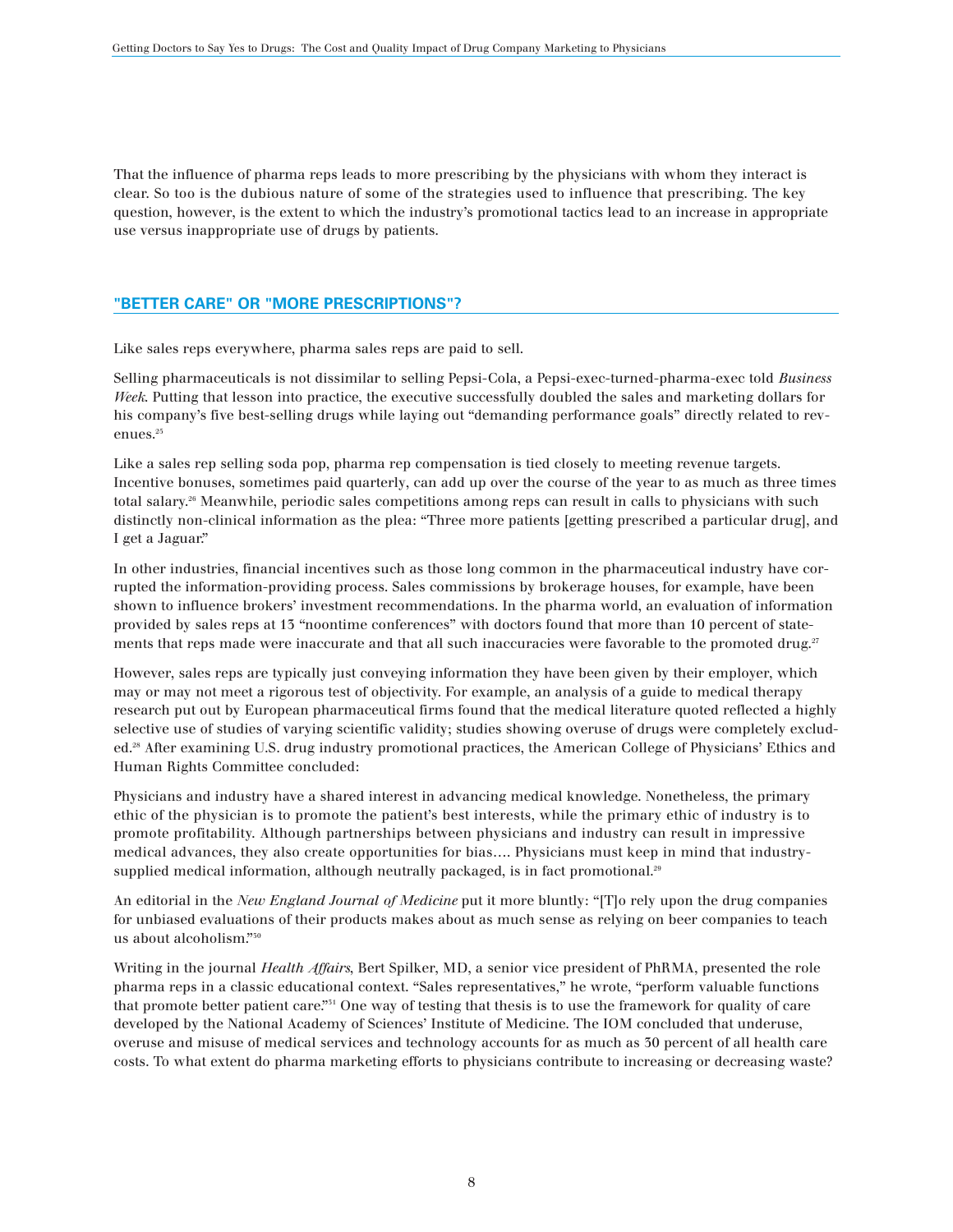# **OVERUSE, UNDERUSE AND MISUSE OF DRUGS**

In some areas of medicine, it is likely that industry promotional practices have by themselves had little impact on the prescribing decision. For instance, while the initial high price of the drug AZT to treat AIDS was controversial, AZT came along at a time when physicians were desperate for any sort of effective therapy for an incurably fatal disease. The educational programs sponsored by the drug's makers likely provided a speedy guide to the minimal information on dosage, management and possible adverse effects that physicians needed in order to feel comfortable writing a prescription for a drug they were already prepared to use. Similarly, drug-company promotional practices related to vaccines are only a small part of the influences reminding doctors that children should be inoculated. Health plans, for example, are graded publicly on successful vaccination, while the parents of children often find they cannot enroll their child in school without evidence of vaccination.

In other areas of medicine, the industry's promotional efforts have helped reduce "quality waste" by addressing underuse of effective medications for serious health problems, thereby saving money and lives. A paper by researchers with no industry support cited treatment of hypertension in the 1970s; thrombolysis for acute myocardial infarction in the 1980s; and secondary prevention of coronary artery disease by reducing cholesterol and anticoagulation for atrial fibrillation in the 1990s as situations where pharmaceutical company marketing has played "an important role in improving outcomes for patients."<sup>32</sup> Another example is the use of anti-bacterial therapy to eradicate ulcers.33 The industry also cites the proliferation of company-sponsored programs in disease management, which help ensure greater use by physicians of therapies that can improve the qualityof-life of individuals with asthma, diabetes, congestive heart failure and other chronic diseases. The IOM has noted that some therapies can take as much as 15-20 years from the publication of research showing their efficacy until the time they work their way into everyday practice.<sup>34</sup> Given this lag, there are undoubtedly targeted areas where industry promotional practices can play a positive role in helping to improve the efficiency and effectiveness of care.

Finally, there are places where industry promotional practices to clinicians have contributed to overuse and misuse of prescription drugs and to excess costs. The culture of medical training and practice, sociologist Eliot Freidson has written, is one in which physicians are "morally committed to intervention on behalf of each patient."35 That commitment, in turn, makes physicians receptive to promises that a new drug or device will be "better" than a previous therapy. At the same time, the medical culture also encourages each individual doctor to rely upon his or her personal experience and intuition rather than any sort of systematic review of evidence. The result is a bias towards action, and a supreme confidence that this bias is actually the exercise of keen, independent judgment.

In one study of medical residents that illustrates this point, 61 percent of the respondents said that they themselves were unaffected by industry promotion. However, when asked their opinion about *other* doctors, just 16 percent of the residents believed that their colleagues exhibited the same steely resistance.36 As it turns out, the skeptical view is the correct one.

### **"NEW" DOES NOT ALWAYS MEAN "IMPROVED"**

In a classic 1982 study of Boston-area doctors, more than two-thirds of respondents said their own training and experience were "very important" in prescribing decisions. Sixty-two percent said the same thing about the role of scientific papers. A majority said drug industry ads and salesman were "minimally important."

Yet when researchers studied these same doctors' assessments of the painkiller Darvon and of a set of medicines that dilate blood vessels to treat senility, many doctors confused their own (influenced) judgment with the (objective) research literature. Seventy-one percent said that decreased blood flow in the brain --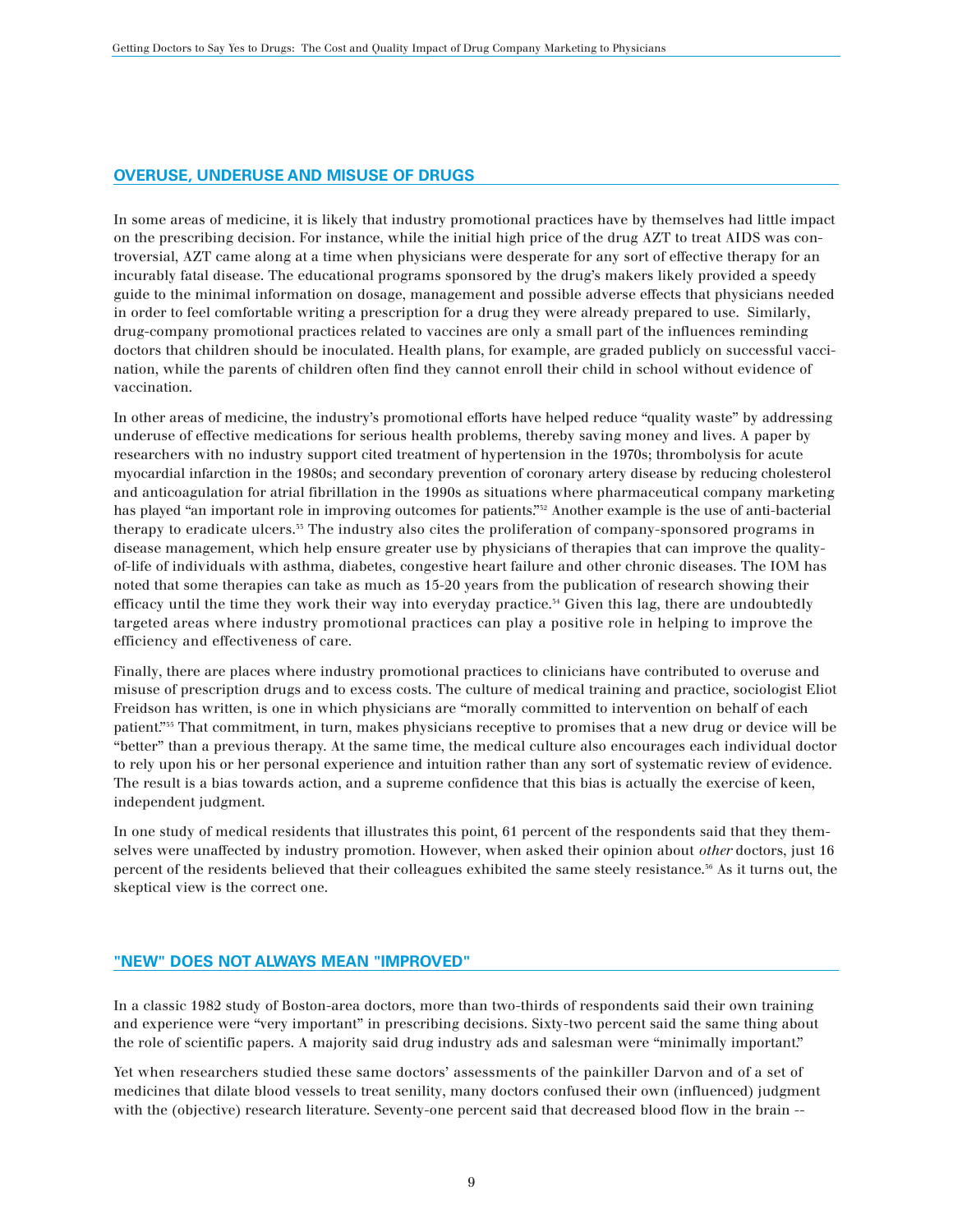which the dilating medicines supposedly could alleviate  $-$  was a major cause of senility. The medical evidence contradicted that belief; rather, the concept was one championed by drug makers. Similarly, half the doctors believed Darvon was more potent than aspirin, another conclusion advocated by drug reps by unsupported by science.

"Although the vast majority of practitioners perceived themselves as paying little attention to drug advertisements and [salespeople], as compared with papers in the scientific literature," wrote Jerry Avorn and colleagues, "their belief about the drugs revealed quite the opposite pattern of influence…."37

Avorn and colleagues' findings about physicians' false sense of immunity to biased information remain relevant. For example, General Motors Corp. found itself spending \$52 million in 2001 for prescriptions that physicians wrote for Prilosec, a widely promoted and expensive drug for severe and persistent heartburn - even though a subsequent analysis found that 91 percent of the patients receiving prescriptions had no prior prescription related to heartburn and no prior diagnosis of the problem.38 The maker of Prilosec, AstraZeneca, recently disclosed that it is under government investigation in regard to its marketing inducements to doctors in promoting Prilosec and Nexium, used for similar indications. Prilosec sales in 2001 were \$4.6 billion.

Indeed, researchers studying British general practitioners recently reported that frequent contact with a drug company representative as a source of educational material "was significantly associated with a greater willingness to prescribe new drugs and to agree to patients' requests to prescribe a drug that is not clinically indicated, dissatisfaction with consultations [with patients] ending in advice only and receptiveness to drug advertisements and promotional literature."39

In addition to influencing physicians to prescribe unnecessary medications, industry promotional activities can lead to the prescription of an expensive new medication when a less-expensive one is equally effective. Not surprisingly, industry-sponsored research has focused on instances where an expensive medication appears to provide a substantial clinical advantage. So, for instance, PhRMA frequently cites the work of economist Frank Lichtenberg of Columbia University, who concluded that treating conditions with newer medicines instead of older ones increases drug costs but significantly lowers non-drug medical spending. Each additional dollar spent on using a newer prescription medicine (instead of an older one) saves roughly \$7.20 in other health care costs, he found.<sup>40</sup>

In a similar vein, Robert Dubois, MD of medical software company Zynx Health dismissed in one sentence the possibility that industry educational activities cause clinically and economically harmful overuse. Said Dubois, in a recent health policy journal article partly funded by the industry: "Although there have been reports that pharmaceutical representatives occasionally make inaccurate statements to prescribing physicians, there are no objective data showing that drug promotion…results in the inappropriate use of drugs."

He added: "[While] excessive promotion could lead to excessive product use, [and]…this should be the subject of further research…[the current evidence] supports the contention that promotion is not accompanied by excessive use, at least in some circumstances." "Some circumstances," in this instance, was a conclusion based on one case study by Dubois of one class of drugs in the 1990s.<sup>41</sup>

In contrast to the limited scope of Dubois' work, a meta-analysis of the research literature in a medical journal concluded that "interactions with pharmaceutical representatives" are linked to "non-rational prescribing... rapid prescribing of new drugs and decreased prescribing of generic drugs."<sup>42</sup>

In one example of excess costs that result from promotional activities, diuretics and beta-blockers are recommended as first-line therapy for patient with hypertension. Yet while the study concluded that "the most effective drug was also the least expensive" physicians write more prescriptions for the costly brand-name calcium channel blockers and ACE inhibitors. "Heavy promotion" of alternative drugs was cited as an important contributing factor.<sup>45</sup>

Costly brand-name drugs are the beneficiaries of costly promotional campaigns. In the year 2000, just 34 drugs out of 9,482 on the market accounted for half of the overall increase in national drug spending. Just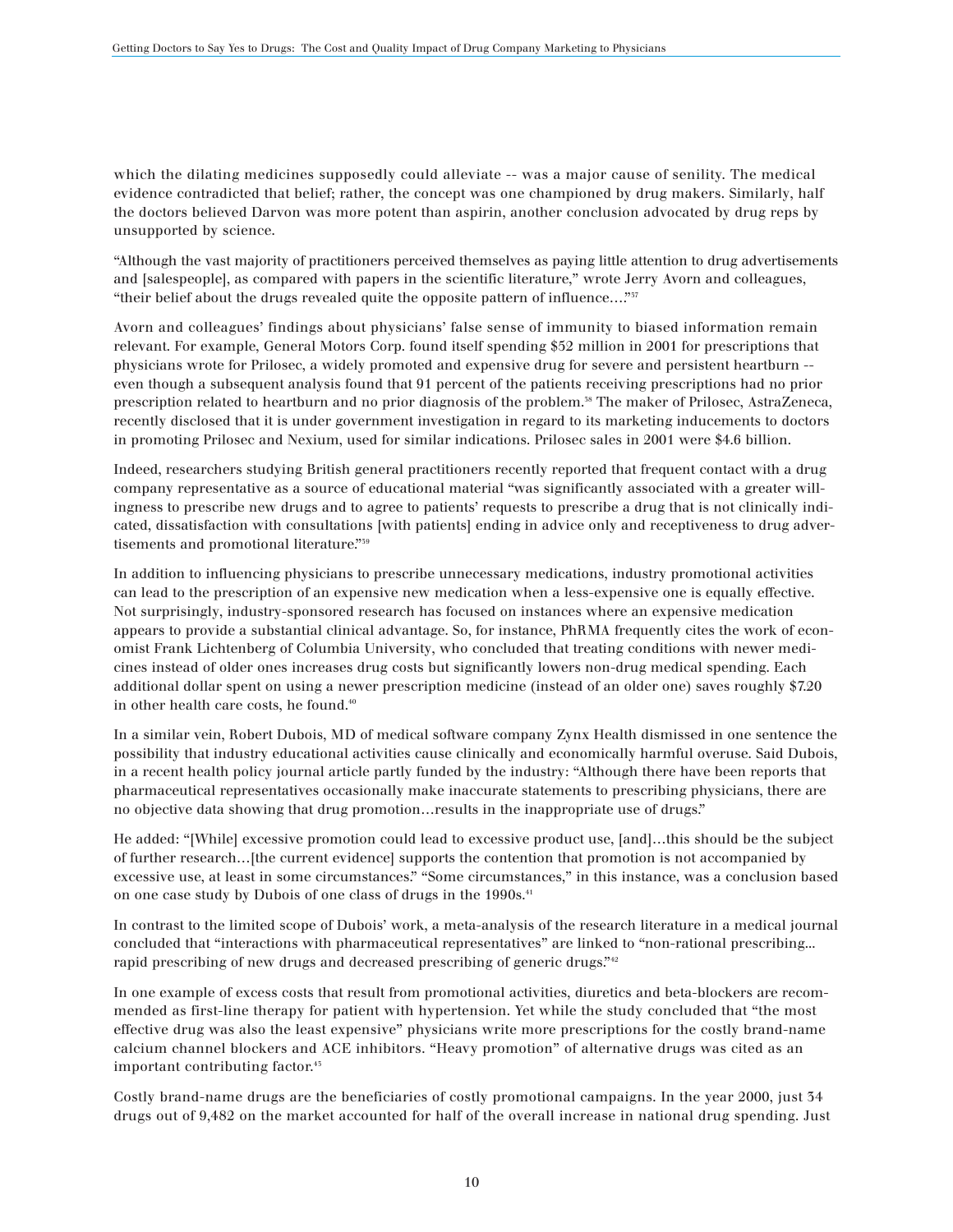two drugs – the heavily promoted Vioxx and Celebrex – accounted for 9.2 percent of the entire increase in prescription drug sales in the year 2000 and a total of \$3.5 billion in sales. It is unlikely that the health-care system received full value for this money, given the evidence that these drugs are no more effective than overthe-counter ibuprofen (i.e., Advil) at reducing pain and inflammation and are only slightly less likely to cause ulcers.44

### **Percentage of 2001 U.S. Sales for Top Five Drugs at Pharmaceutical Companies\***

The dependence of many companies' fortunes on a small number of drugs creates a strong incentive for them to promote these drugs heavily to increase or at least maintain sales.



Source: Company reports as cited by the Centers for Medicare and Medicaid Services, 2003e

Indeed, while pharma industry research highlights instances where drugs have substituted for more expensive hospitalization, a recent *Annals of Internal Medicine* analysis of COX-2 inhibitors such as Vioxx and Celebrex concluded that using the drugs in treating arthritis "may cost an additional \$275,809 per year" to gain one "QALY" (a standard quality-adjusted-life-year measure). This "is more than twice the cost per QALY associated with initiating dialysis and continuing aggressive care for hospitalized patients who are seriously ill."

Those results would change "only if the cost per…tablet is decreased by nearly 90 percent," the analysis continued. "Our study yielded those findings despite our construction of a model that was explicitly biased in favor of [the tablets]."45

Even before the *Annals* study appeared, managed care plans have increasingly taken the drugs off the "preferred" formulary list due to "questions about their relative efficiency and side effects, cardiovascular toxicity in particular."46

The use of broad-spectrum antibiotics is another example where drug-industry promotional activities may impose serious costs. A recent analysis of National Ambulatory Medical Care Survey data found that since 1991 "physicians are increasingly turning to expensive, broad-spectrum agents, even when there is little clinical rationale for their use" compared to simpler, generic antibiotics By 1998-99, more than one in five adult prescriptions for broad-spectrum antibiotics and one in seven prescriptions for children were for conditions that were primarily viral, such as the common cold or acute bronchitis.<sup>47</sup>

An editorial in the *Annals of Internal Medicine* by a researcher with the Centers for Disease Control and Promotion specifically singled out the promotional activities of pharmaceutical companies on behalf of broadspectrum antibiotics as a cause for concern. Overuse of these drugs, noted the editorial, "affects our ability to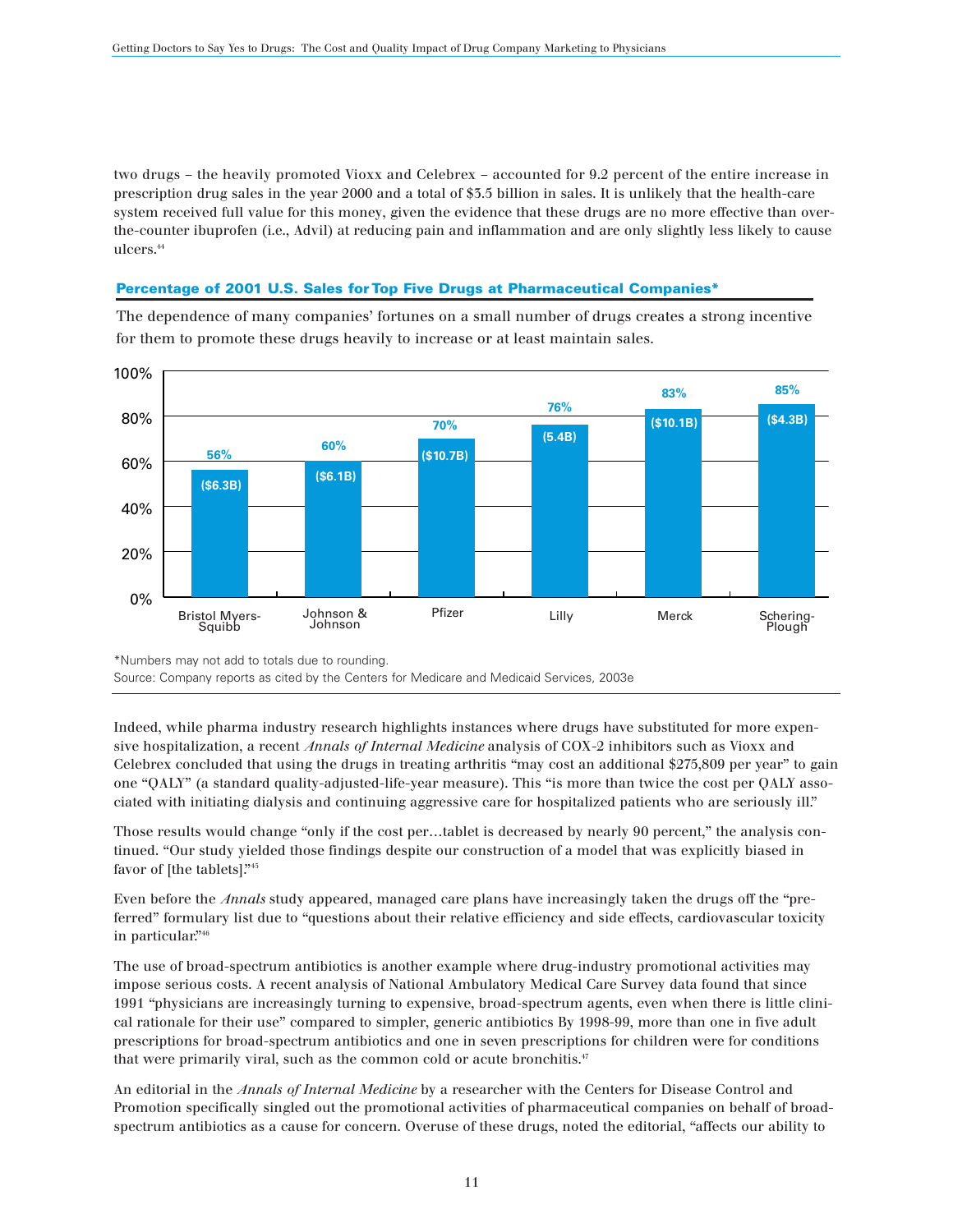treat infections of major international importance, such as HIV infection, tuberculosis and malaria, as well as common infections primary care physicians face daily, such as otitis media, sinusitis and pneumonia."48

More troubling still is the reaction of the industry when the peer-reviewed literature endangers the scientific claims of an expensive medication class. Drug manufacturers have at times engaged in promotional activities designed to discredit the evidence. One recent example concerns treatment for hypertension, where simple "mono-therapy" was endorsed by the comprehensive in the ALLHAT study.49

A complete balance sheet on value of medicines should also take into account the cost of adverse drug reactions resulting from "marketing pressures to prescribe new and potentially more toxic drugs in preference to prescribing well-established safer drugs."50 Researchers have pointed to avoidable problems ranging from liver damage and deaths from the anti-inflammatory Duract (since withdrawn from the market)<sup>51</sup> to neurological damage from broad-spectrum anti-infectives52 to possible side effects from long-term use of powerful pain medications promoted aggressively by their manufacturers.53 There has been no rigorous economic analysis of the cost of these problems.

It should be noted that supporters of drug industry "detailing" say that pharma reps are an important source of reporting adverse drug reactions to the FDA and of conveying FDA warnings to physicians. Critics vigorously dispute that assessment. What may be more relevant is the lack of information for reps to use with doctors: a recent FDA report that said some 60 percent of 1,339 promised post-marketing studies of drugs – crucial for tracking side effects – have not even been begun. Among "fast-track" drugs to treat life-threatening diseases, 28 percent of the studies have not begun.54

Any calculation of the excess costs imposed on the health care system and to patients of "overuse" and "misuse" of drugs must also consider a distressing amount of allegedly unethical or illegal promotional activities by major drug companies selling widely used drugs.. Some recent examples include:

- The maker of a drug that treats bacterial vaginosis is accused of classifying as vaginal "infections" a set of symptoms that may well have no link to identifiable infectious pathogens.<sup>55</sup>
- Warner-Lambert, now a division of Pfizer, is accused of promoting its epilepsy drug, Neurontin, for dozens of unapproved uses ranging from migraines to manic depression. In recent litigation involving Warner-Lambert, confidential memos show that executives of the company paid dozens of doctors tens of thousands of dollars each to speak to other physicians about how Neurontin could be prescribed for treating more than a dozen other conditions for which it had not been approved. Dr. David P. Franklin, a former Warner-Lambert employee who filed a federal "whistle-blower" lawsuit against the company, said he decided to become a whistle-blower after being shown an article reporting that the drug had actually worsened the behavior of a child with attention deficit disorder.

Data collected by the company also demonstrated how doctors who attended dinner meetings paid for by the drug company wrote 70 percent more prescriptions than doctors who did not attend the dinners. Neurontin eventually went on to record \$2.8 billion in annual sales, of which more than 78 percent represented prescriptions for unapproved uses – certainly an excess cost to the health-care system.<sup>56</sup>

■ Schering-Plough disclosed in late May that it could soon be indicted in a federal investigation into its overall prescription drug marketing practices, including whether it illegally gave financial grants and other items of value to doctors and other customers and whether it marketed drugs for unapproved uses. Two months earlier, AstraZeneca disclosed that it is under government investigation for its marketing inducements to doctors in promoting Prilosec and Nexium, drugs for ulcers and severe and persistent heartburn.

In mid-2002 a listing of large companies that had been targets of government or private litigation related to their business practices included Bristol-Myers Squibb, GlaxoSmithKline, Johnson & Johnson and Merck.<sup>57</sup>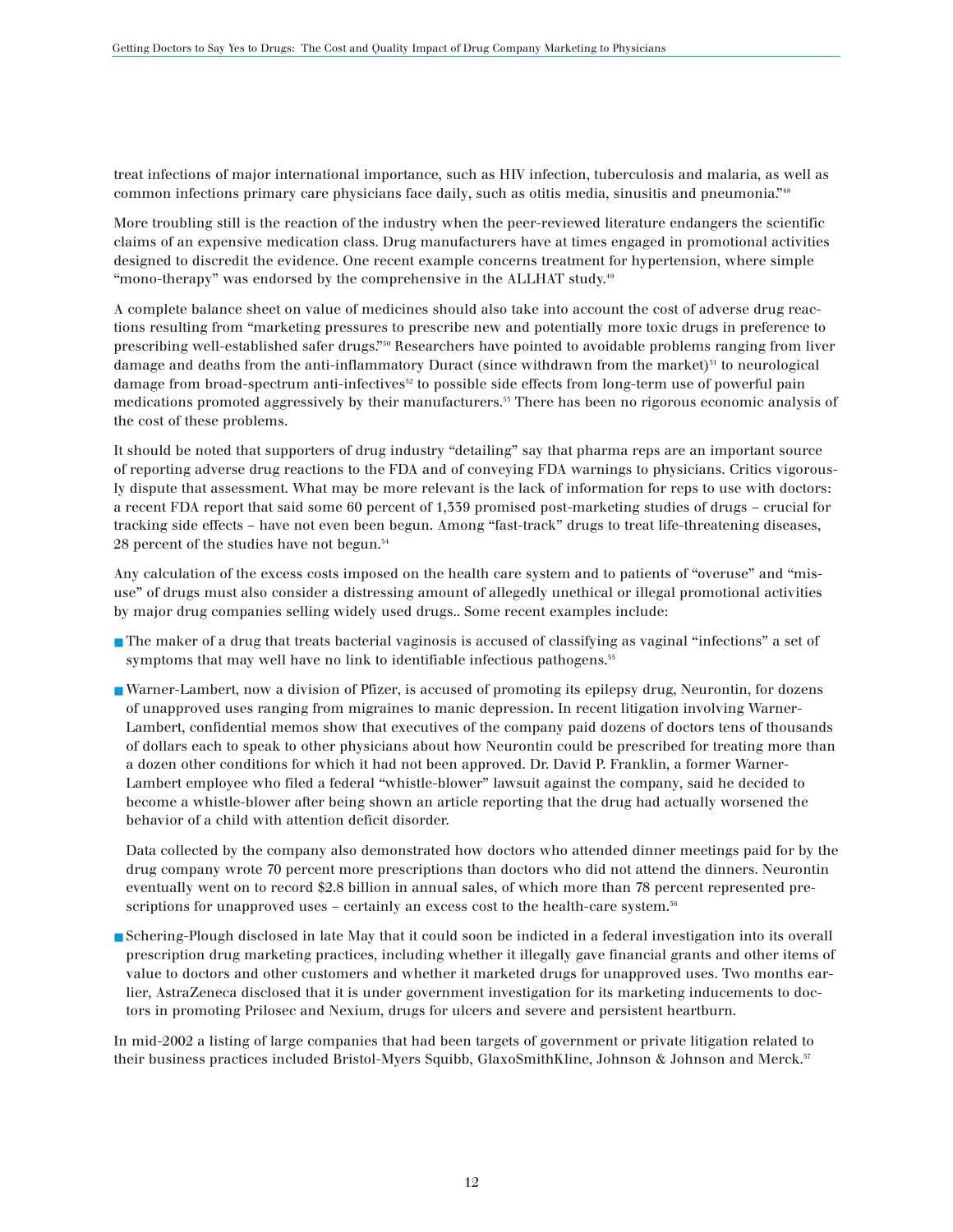# **TURNING "YES" INTO "MAYBE" OR "NO"**

Organizations and institutions that buy prescription drugs are deploying a number of strategies to counter the promotional strategies of those who sell the drugs and to do a better job of providing clinicians with the kind of information that they need. Pharmacy benefit management companies (PBMs), hospitals, managed care organizations (MCOs) and employers have developed elaborate formularies of "preferred" drugs that are designed to provide the greatest clinical benefit for the least cost. Physicians and patients alike are encouraged to use these drugs, an encouragement that often comes with either bureaucratic or financial incentives.

Purchasers have also turned to "counter-detailing," attempting to provide information to counter information provided by the drug companies. In Oregon, the state Medicaid program used a committee of medical experts to examine different therapeutic classes of drugs and then publicize comparisons of effectiveness and price. Some PBMs and health plans have adopted a similar strategy to improve the cost-effectiveness of pharmaceuticals prescribed for their covered populations, with organizations such as Blue Cross and Blue Shield of Michigan, the Rochester, N.Y.-based Excellus Blues plan and the Oregon-based Regence Blues plan drawing national recognition for their counter-detailing work.

Similarly, some hospitals have also begun counter-detailing their own medical staffs with regard to the medications used in an inpatient setting. At Massachusetts General Hospital, a pioneering program in counterdetailing was recently boosted by physical restrictions in the access of device and drug reps. The hospital now requires them to make an appointment with staff members in advance, and they are barred from parking in the hospital's patient or visitor garages.<sup>58</sup>

The American Medical Association has said it supports counter-detailing as an educational effort as long as physicians are not "coerced" into using a drug that might be cheaper but less effective.59 The group has also called on drug companies to curtail the practice of "shadow detailing," whereby a drug rep accompanies the physician into the exam room, without the explicit agreement of the patient being treated. The group's leaders also said they were concerned about doctors being paid by companies for allowing the reps to accompany them.<sup>60</sup>

In a variant of counter-detailing, physicians are being urged to act on their own to evaluate information from drug reps more systematically. One suggested framework uses the acronym STEP, for Safety, Tolerability, Effectiveness and Price. "Until your drug representative produces valid data that a drug is at least one STEP better, your current practice need not change," proponents of this approach counsel.<sup>61</sup>

In response, drug companies are coming up with new "counters" of their own. Decisions made by patients have been the target of direct-to-consumer advertising, a strategy that has engendered substantial attention and analysis since the FDA eased restrictions on TV and radio ads in 1997. Efforts by state governments to restrict the freedom to prescribe have drawn industry lawsuits. And PBMs, MCOs and employers have become the object of detailing forces of their own.

Pharma companies are also intensively investigating "e-detailing;" i.e., the use of on-line communication with physicians. In a brief summary of a forthcoming report, Forrester Research reported that 58 percent of physicians who participate in "e-details" say they prescribe more of that drug.<sup>62</sup>

Perhaps more troubling, as "evidence-based medicine" grows in importance, is that pharma companies have become a significant source of financial support for physicians writing clinical practice guidelines.<sup>65</sup>

While this prescription-by-prescription struggle shows no signs of disappearing, some more thoughtful approaches aimed at encouraging genuine "value prescribing" are also starting to emerge. In one example of this strategy, the Academy for Managed Care Pharmacy, with support from several large pharmaceutical companies, has developed a standardized format for formulary decisions that is intended to make them more science-based. The AMCP format asks companies applying for formulary inclusion to specifically address comparison products and a therapy intervention framework, as well as provide answers to written questions related to costs, safety and outcomes.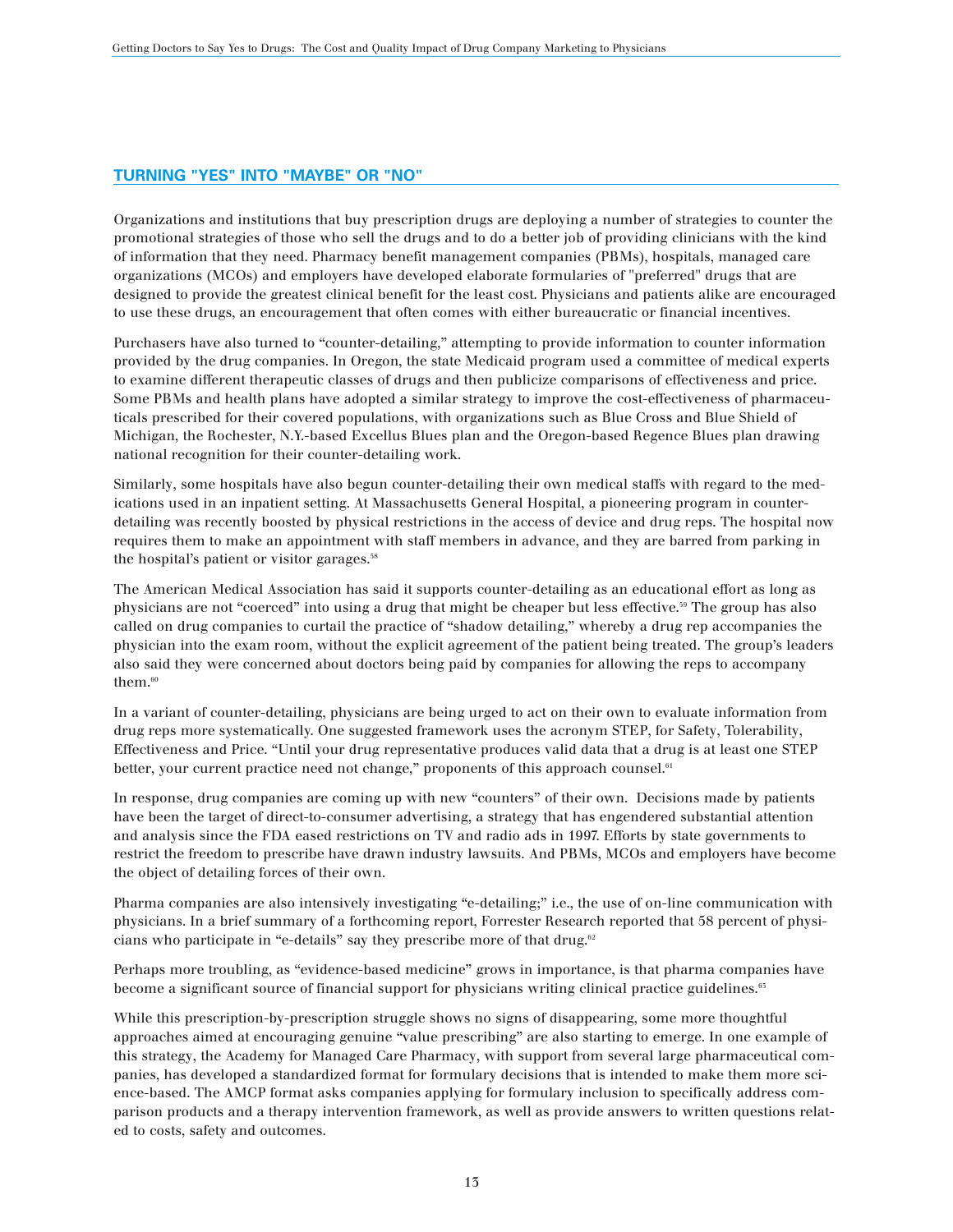Agreements between Florida and the drug companies Bristol-Myers Squibb and Pfizer follow a similar logic. In return for being included in the state's Medicaid formulary, the two companies have agreed to fund disease management programs with guaranteed dollar savings to the state. Detailed clinical outcomes of the programs are being evaluated by the University of Florida.<sup>64</sup>

Going one significant step further is a pilot collaboration and "outcomes guarantee" agreed upon in Britain by Parke-Davis Foundation (now Pfizer), Keele University and the North Staffordshire Health Authority. The university designed an audit and intervention program based on British clinical recommendations on prevention of coronary artery disease. Those guidelines will be used in a geographic area where the population is known to have high cholesterol levels. For their part, general practitioners agreed to closely adhere to those guidelines and use statins appropriately. Finally, Pfizer agreed to refund to the health authority any "wasted resources" if use of its brand-name statin does not achieve agreed-upon results in lowering the low-density lipoprotein (LDL) cholesterol of the targeted population.

The project began in 2000, but results have not yet been analyzed. However, in a recent paper describing the effort, the authors concluded: "An outcomes guarantee has the potential ensure predictable health gains for a given drug expenditure. This may be particularly relevant in the future as the high costs of new medicines and concern about their inappropriate use could result in resistance to uptake."65

## **DISCUSSION**

"The pharmaceutical industry is extraordinarily privileged. It benefits enormously from publicly funded research, government-granted patents, and large tax breaks, and it reaps lavish profits. For these reasons, and because it makes products of vital importance to the public health, it should be accountable not only to its shareholders, but also to society at large." -- Marcia Angell, M.D., editor, *New England Journal of Medicine*, June 22, 2000.

Because every use of a prescription drug starts with a prescription, it is important to examine the costs and benefits of pharmaceutical industry efforts to influence doctors' prescribing decisions. Although there are a number of limits to the available data, what has been most prominent by its absence is any sustained effort to examine the negative side of the balance sheet. Most critics of the industry, for example, have focused on the price of drugs or on alleged unethical inducements to prescribe, as opposed to the overall impact on the cost and quality of care of the prescriptions.

This paper has presented evidence that there are both savings and substantial unnecessary economic and human costs imposed on the system as a result of promotional activities to clinicians. One of the few analyses in the health services research literature of the economic impact of the overuse and misuse of prescription drugs concludes:

Inefficient drug selection has the potential to drive the cost of therapy more rapidly than is indicated by changes in the prices of individual drug products themselves. If this form of disguised "inflation" could be controlled, ensuring access to medically necessary, cost-effective pharmacotherapy may be more affordable than standard analyses of prescription drug expenditures would make it appear.<sup>66</sup>

One need not go to extremes of argument – e.g., banning all contact between physicians and pharma representatives – to conclude that substantial changes in current marketing practices are needed to protect the public. Some of the activities that contribute to medical care that wastes money and fails to help patients are condoned even under current ethical guidelines. Moreover, the extent of the activities that violate either industry guidelines or perhaps even legal restrictions is disturbing. The companies who have allegedly participated are industry giants, and the amount of money involved runs into the billions of dollars. These practices have victims –some Americans will lose their health insurance entirely while others will see their benefits reduced because of rising costs that could have been avoided.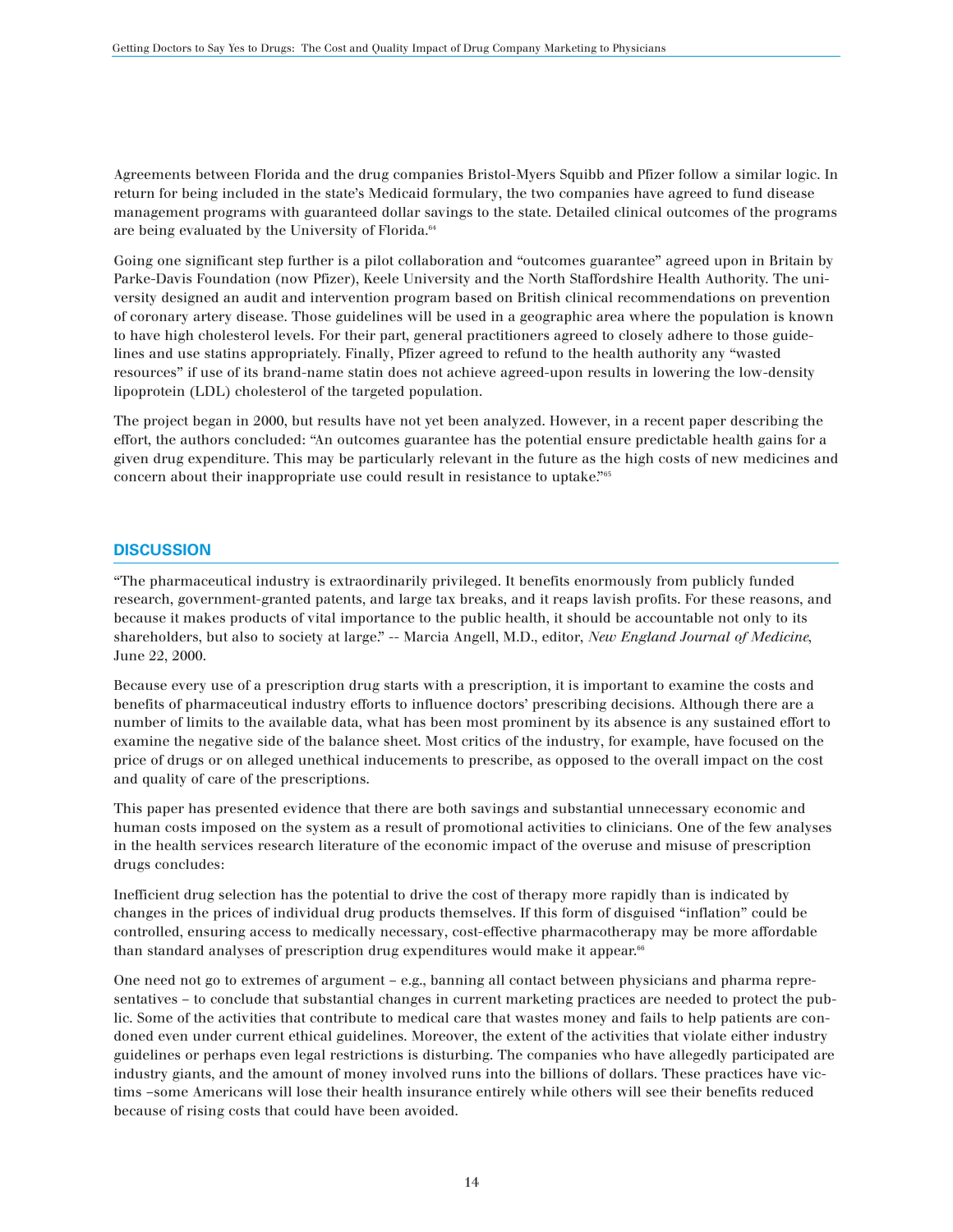Some within the industry already agree that substantial change is needed. As one author on the Web site of *Pharmaceutical Representative* magazine noted, pharma reps need to switch their focus from "increasing script (prescription)-writing" to "making doctors successful at what they do or want to do." Information provided in the process must be "factual, objective and from a credible third party."<sup>67</sup> Similarly, industry sources quoted in a recent *Wall Street Journal* article acknowledged that the current system of using "detail" persons has led to an "arms race" yielding diminishing returns as doctors increasingly refuse to spend significant time with them.<sup>68</sup>

Access by patients to innovative pharmaceuticals – to the "right drug for the right person at the right time" is important and becoming more so as chronic disease increases in prevalence among the U.S. population. But achieving that access while minimizing the economic and social harm caused by overuse and misuse of prescription drugs is also important and becoming more so. That is particularly true at a time when rising health care costs threaten to outpace society's ability to pay for them and when a government-sponsored prescription benefit for Medicare seems likely to increase the demand for drug therapy even more.

#### **Pharmacy Spending by Payer**



The increase in pharmacy costs is hitting all market segments.

The public and private organizations that pay much of the total cost of prescriptions drugs and the pharma companies that produce those drugs can ensure the efficient and effective use of medications. To do so, however, they must first objectively examine what promotional practices to physicians are appropriate as a means of maximizing the value of medicines that are vital to the health of patients everywhere.

# **About the Author**

*Michael L. Millenson is an author, healthcare consultant and the Mervin Shalowitz, MD, Visiting Scholar in the Health Industry Management Program of Northwestern University's Kellogg School of Management.*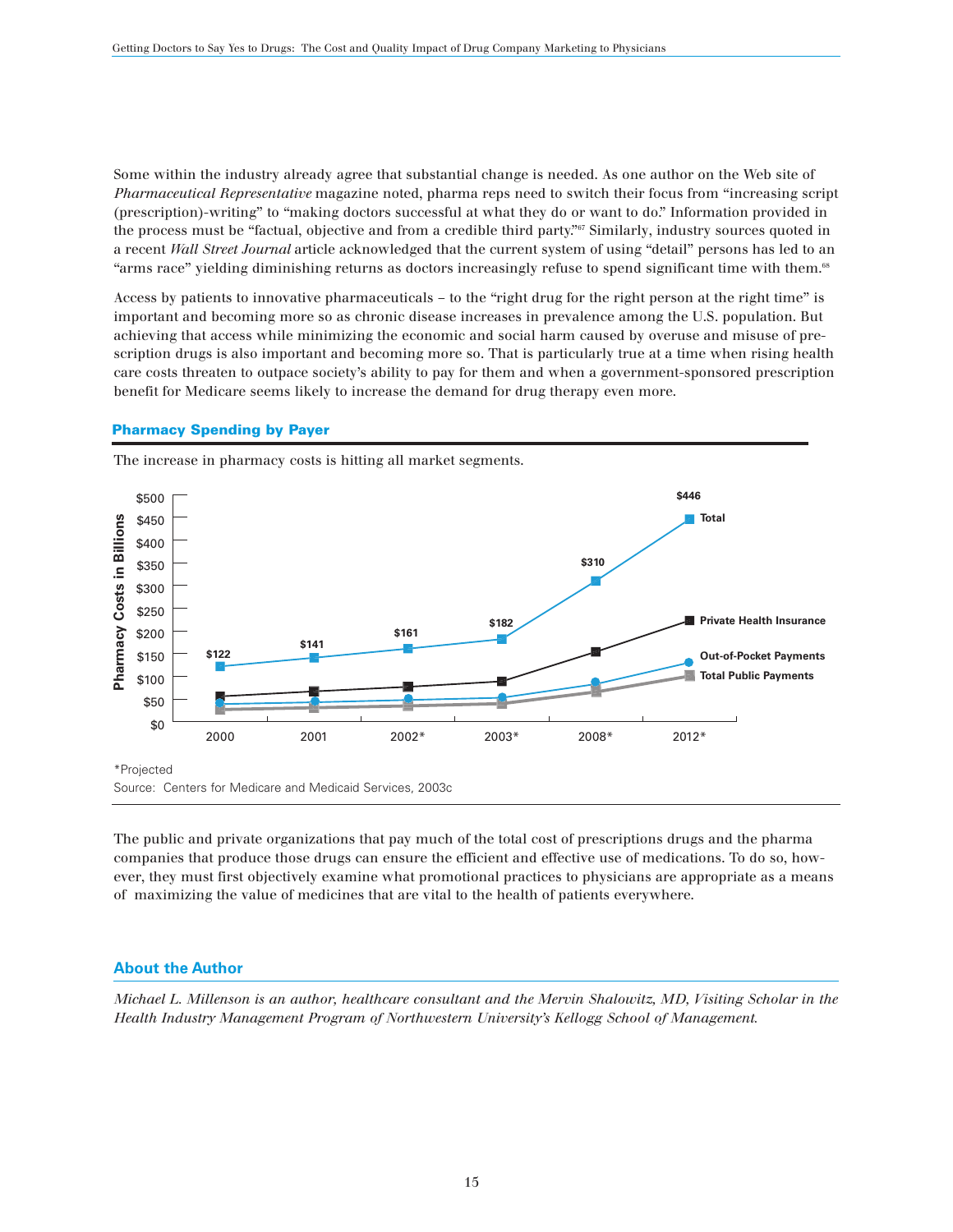<sup>1</sup> IMS Health Retail and Provider Perspective Data, 2002. Accessed at: http://www.phrma.org/publications/twopager//2003- 04-30.726.pdf.

<sup>2</sup> Pharmaceutical and Research Manufacturers of America. *Annual Report 2001-2002. New Medicines, New Hope*. Accessed at: http://www.phrma.org/publications/publications/annualreport/2002/innovation.cfm.

<sup>3</sup> Joanna Breitstein, "Spending Hits a Wall: Promotional Growth Peaks in 2001, Marketers Hold Their Breath for 2002," *Pharmaceutical Executive*, 1 September, 2002.

<sup>4</sup> David W. Kaufman et al., "Recent Patterns of Medication Use in the Ambulatory Adult Population of the United States: The Slone Survey." *JAMA* 287, no. 3 (16 January 2002): 337-44.

<sup>5</sup> Centers for Disease Control and Prevention, *National Ambulatory Medical Care Survey*, 2000. Released 5 June 2002.

<sup>6</sup> Office of Inspector General, Department of Health and Human Services, "OIG Compliance Program Guidance for Pharmaceutical Manufacturers," *Federal Register* 68, no. 86 (5 May 2003): 23731-743. Accessed at http://oig.hhs.gov/authorities/docs/050503FRCPGPharmac.pdf.

<sup>7</sup> Abigail Zuger, "A Fever Pitch: Getting Doctors to Prescribe is Big Business." *New York Times*, 11 January 1999, p. A1.

<sup>8</sup> Allen F. Shaughnessy and David C. Slawson, "Pharmaceutical Representatives: Effective if Used with Caution," *British Medical Journal* 312, no. 7045 (15 June 1996): 1494.

<sup>9</sup> Families USA. *Profiting from Pain: Where Prescription Drug Dollars Go*. Families USA Publication No. 02-105, July, 2002.

<sup>10</sup> Martin E. Elling et al. "Pharmaceutical Companies Have Lost Their Focus on Doctors. The Key to Higher Sales is Regaining It," *The McKinsey Quarterly*, 2002, Number 3.

<sup>11</sup> Cutting Edge Information, "Pharmaceutical Sales: Sales Force Budgets Approach \$1 Billion," 22 April 2003 and "Pharmaceutical Sales Forces to Expand 22 Percent," 23 April 2003. Accessed at: www.pharmasalesmanagement.com.

<sup>12</sup> Melody Petersen, "Madison Ave. Has Growing Role in the Business of Drug Research," *New York Times*, 22 November 2002, p. A1.

<sup>13</sup> 2002 data from Verispan quoted in Dougherty, Jim, "The Pharmaceutical Industry: Modern Day Magellan Meets the Perfect Storm," McGraw-Hill Companies. Accessed at www.mhhig.com.

<sup>14</sup> Breitstein (see reference 3)

<sup>15</sup> Kaiser Family Foundation, *National Survey of Physicians*, May 2002. Accessed at: http://www.kff.org/content/2003/3223/National\_Survey\_Physicians\_Toplines\_Revised.pdf

<sup>16</sup> Charles Haddad with Amy Barrett, "A Whistle-Blower Rocks An Industry," *Business Week*, 24 June 2002, pp.126-30.

<sup>17</sup> Brendan B. McCormick et al., "Effect of Restricting Contact Between Pharmaceutical Company Representatives and Internal Medicine Residents on Posttraining Attitudes and Behavior," *JAMA* 286, no. 16 (24 October 2001): 1994-99.

<sup>18</sup> T.S. Caudill et al., "Physicians, Pharmaceutical Sales Representatives and the Cost of Prescribing," Archives of Family *Medicine* 5, no. 4 (1996): 201-6.

<sup>19</sup> Kaiser Family Foundation (see reference 14)

<sup>20</sup> Susan L. Coyle for the Ethics and Human Rights Committee, American College of Physicians-American Society of Internal Medicine, "Physician-Industry Relations, Part 1: Individual Physicians," *Annals of Internal Medicine* 136, no. 5 (5 March 2002): 396-402.

<sup>21</sup> Mary-Margaret Chren and C. Seth Landefeld, "Physicians' Behavior and Their Interaction with Drug Companies," *JAMA* 271, no. 9 (2 March 1994): 684-689.

<sup>22</sup> Lisa D. Chew et al., "A Physician Survey of the Effect of Drug Sample Availability on Physicians' Behavior," *Journal of General Internal Medicine* 15, no. 7 (2000): 478-83.

<sup>23</sup> Kaiser Family Foundation (see reference 14)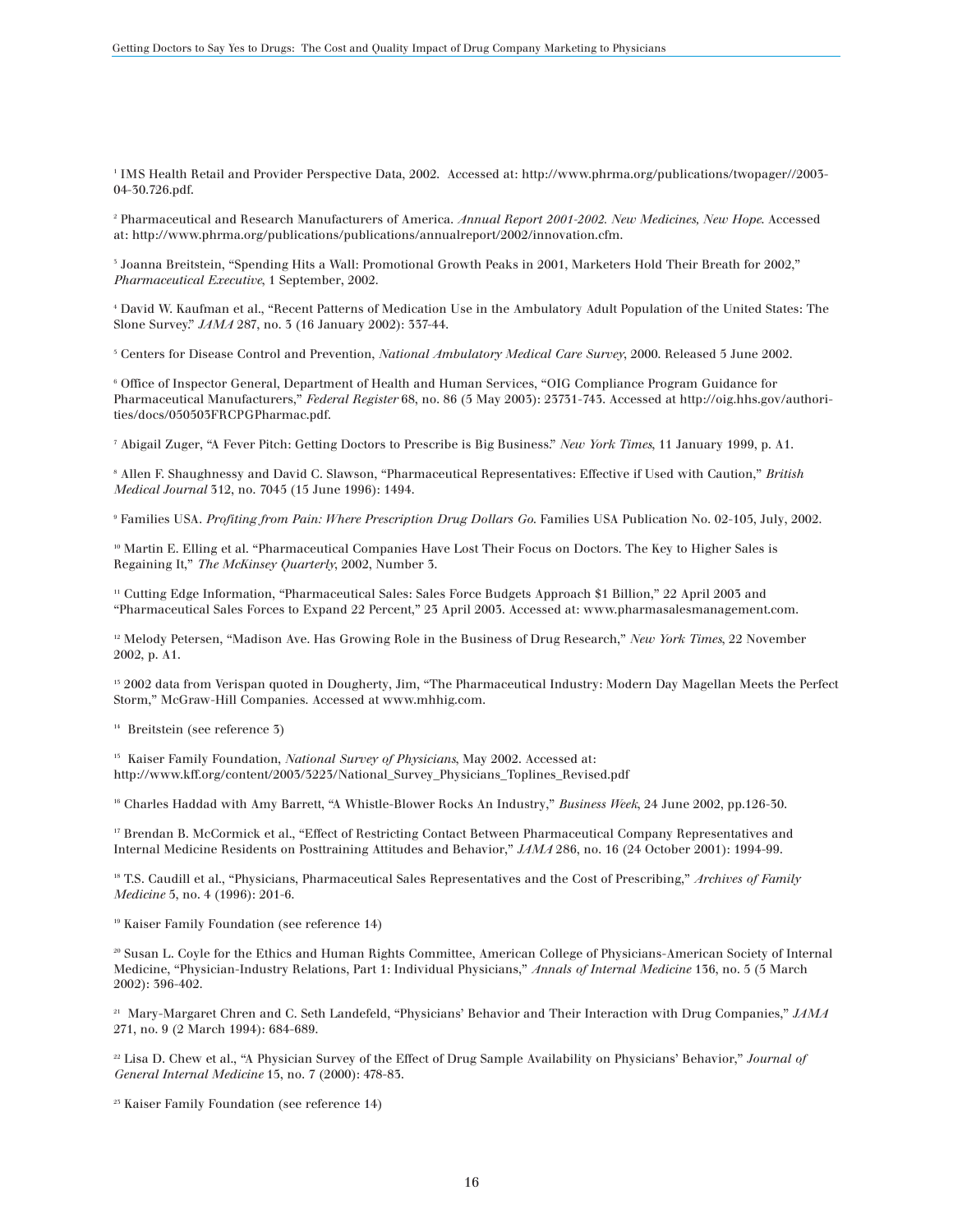<sup>24</sup> Scott Neslin, "ROI Analysis of Pharmaceutical Promotion (RAPP): An Independent Study." Accessed at: http://www.rappstudy.org.

<sup>25</sup> Kerry Capell, "Novartis' Marketing Doctor: Ex-Pepsi Exec Thomas Ebeling Brings New Flair to Drug Sales," *Business Week* 5 March 2001. Accessed at: http://www.businessweek.com/2001/01\_10/b3722111.htm.

<sup>26</sup> "Sales Management Incentives: U.S. Strategies Not Easily Exported to Other Countries." Press release from Best Practices LLC, 15 April 2003. Accessed at: http://www.medadnews.com/news/show\_article\_f.asp?articleID=81887&catid=8.

<sup>27</sup> Michael G. Ziegler, Pauline Lew and B.C. Singer, "The Accuracy of Drug Information from Pharmaceutical Sales Representatives," *JAMA* 273, no. 16 (26 April 1995): 1296-98.

<sup>28</sup> Alessandro Liberati and Nicola Magrini, "Information from Drug Companies and Opinion Leaders." *British Medical Journal* 326, no. 7400 (31 May 2003): 1156-7.

29 Coyle (see reference 20)

<sup>30</sup> Marcia Angell, "The Pharmaceutical Industry – To Whom Is It Accountable?" *New England Journal of Medicine* 342, no. 25 (22 June 2000): 1902-4.

<sup>31</sup> Bert Spilker, "The Benefits and Risks of a Pack of M&Ms." *Health Affairs*, 21, no. 2 (March/April 2002): 243-44.

<sup>32</sup> McCormick et al. (see reference 17)

<sup>33</sup> Michael L. Millenson, *Demanding Medical Excellence: Doctors and Accountability in the Information Age* (1997: University of Chicago Press, Chicago), 124-25.

<sup>34</sup> Institute of Medicine, *Crossing the Quality Chasm: A New Health System for the 21st Century* (Washington, DC: National Academy Press, 2001): 155.

<sup>35</sup> Eliot Freidson, *Profession of Medicine: A Study of the Sociology of Applied Knowledge* (New York: Dodd, Mead, 1970), 347.

<sup>36</sup> Michael A. Steinman, Michael G. Shlipak and Stephen J. McPhee, "Of Principles and Pens: Attitudes and Practices of Medicine Housestaff toward Pharmaceutical Industry Promotions," *American Journal of Medicine* 110, no. 7 (May 2001): 551-57.

<sup>37</sup> Jerry Avorn, M. Chen and R. Hartley, "Scientific Versus Commercial Sources of Influence on the Prescribing Behavior of Physicians," *American Journal of Medicine* 73, no. 1 (July, 1982): 4-8.

<sup>38</sup> Bruce E. Bradley, Director, Health Plan Strategy and Public Policy, General Motors Corp. Speech to AcademyHealth's 2002 National Health Policy Conference, Washington, DC, 17 January 2002.

<sup>39</sup> C. Watkins et al., "Characteristics of General Practitioners Who Frequently See Drug Industry Representatives: One National Cross Sectional Survey," *British Medical Journal* 326, no. 7400 (31 May 2003): 1178-9.

<sup>40</sup> Frank Lichtenberg, "Benefits and Costs of Newer Drugs: An Update," *National Bureau of Economic Research* (Cambridge, MA: NBER, June 2002). Accessed at: www.nber.org/papers/w8996.

<sup>41</sup> Robert W. Dubois, "Pharmaceutical Promotion: Don't Throw the Baby Out with the Bathwater," *Health Affairs* Web Exclusive, 26 February 2003. Accessed at: www.healthaffairs.org/WebExclusives/Dubois\_Web\_Excl\_022603.htm.

<sup>42</sup> Ashley Wazana, "Physicians and the Pharmaceutical Industry: Is a Gift Ever Just a Gift?" *JAMA* 283, no. 3 (19 January 2000): 373-80.

<sup>43</sup> D. Siegel and J. Lopez, "Trends In Antihypertensive Drug Use in the United States: Do the JNC V Recommendations Affect Prescribing? Fifth Joint National Commission on the Detection, Evaluation, and Treatment of High Blood Pressure," *JAMA* 278, no. 21 (3 December 1997): 1745-8; Marvin Moser, "Why Are Physicians Not Prescribing Diuretics More Frequently in the Management of Hypertension?" *JAMA* 279, no. 22 (10 June 1998): 1813-6.

44 Data from the National Institute for Health Care Management and the FDA quoted in Public Citizen's Congress Watch, *America's Other Drug Problem: A Briefing Book on the Rx Debate* (Washington, DC: Public Citizen, 2003).

<sup>45</sup> Brennan M.R. Spiegel et al., "The Cost-Effectiveness of Cyclooxygenase-2 Selective Inhibitors in the Management of Chronic Arthritis," *Annals of Internal Medicine* 138, no. 10 (20 May 2003): 795-806.